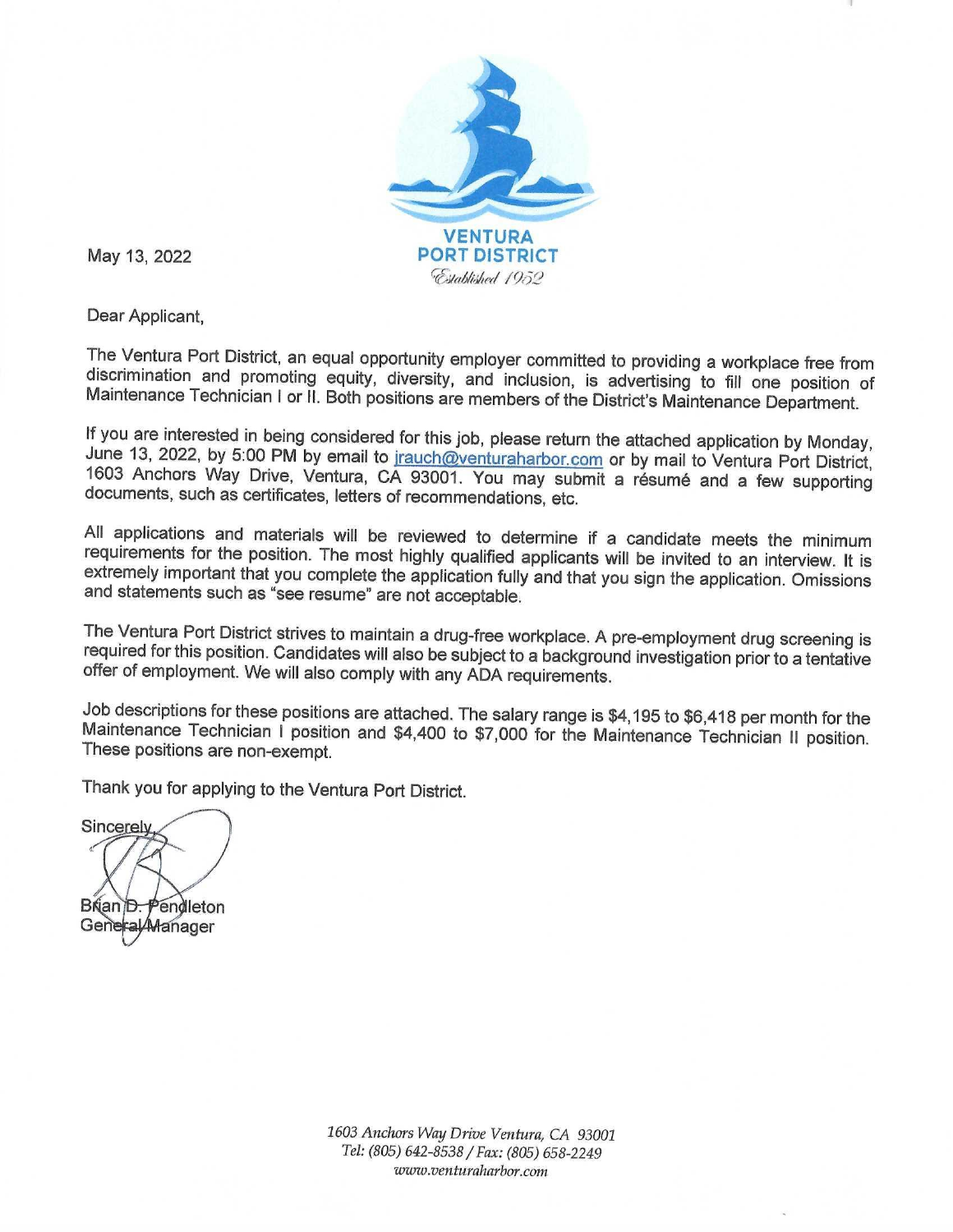#### JOB TITLE: **MAINTENANCE TECHNICIAN II** REPORTS TO: **Maintenance Supervisor** FLSA: Hourly – Non-Exempt

## **JOB SCOPE**:

Under general supervision, performs skilled tasks in the maintenance, replacement, and repair of the District's building and facility equipment. Provides lead direction to assigned staff, designs, installs, and maintains electrical, mechanical, HVAC, plumbing and communication systems. Assumes responsibility for assigned tasks. Demonstrates a full understanding of all applicable policies, procedures, and work methods associated with assigned duties. Performs other related duties as required. Inspects routine and complex structures, including repairs, alterations and building systems at various stages of construction for compliance with the building, plumbing, electrical and mechanical codes and California State energy and accessibility laws. Reads and interprets building plans and specifications as necessary.

### **SUPERVISION RECEIVED/EXERCISED:**

Receives general supervision from the Maintenance Supervisor. Provides technical and functional supervision over assigned maintenance staff.

### **ESSENTIAL FUNCTIONS:** *(including but not limited to the following)*

- Leads a crew and performs skilled and semi-skilled tasks for the facilities department consisting of electrical, mechanical, HVAC, plumbing and construction.
- On behalf of the District, inspects and oversees the performance of tasks covered under the District's City Maintenance Permit through an active I1 - California Commercial Building Inspector certification (or equivalent).
- Installs, repairs and maintains street lighting fixtures, lights, lighting and electronic key card systems for District facilities and the Harbor Village.
- Maintains other equipment, including HVAC systems, 2-ton fish hoists, pumps, and other high voltage equipment.
- Works with new tenants on utility and metering needs and responds to services demands.
- Designs and recommends utility (including electrical, plumbing, gas, and HVAC) and communications systems for construction projects; works with outside contractors on installations and construction.
- Performs 12v/120v electrical system repairs and installations on Harbor Patrol boats; installs electronic equipment and light bars in District vehicles and vessels.
- Uses mechanical boom trucks lift to make aerial repairs and to replace District tower lights and other facility maintenance issues.
- Investigates complaints of equipment malfunctions; troubleshoots, adjusts, repairs, or removes and replaces defective equipment; makes field or shop repairs.
- Provides recommendations on system and equipment upgrades and replacements to the Maintenance Supervisor and Capital Projects Manager.
- Provides leadership and training to Technician I's in the interest of developing their skills.

### **ADDITIONAL JOB DUTIES**:

• Performs other maintenance and construction duties as may be assigned by the Maintenance Supervisor such as: overseeing outside contractors, operating heavy equipment, or performing other construction/maintenance tasks such as carpentry, masonry, and/or HVAC repair.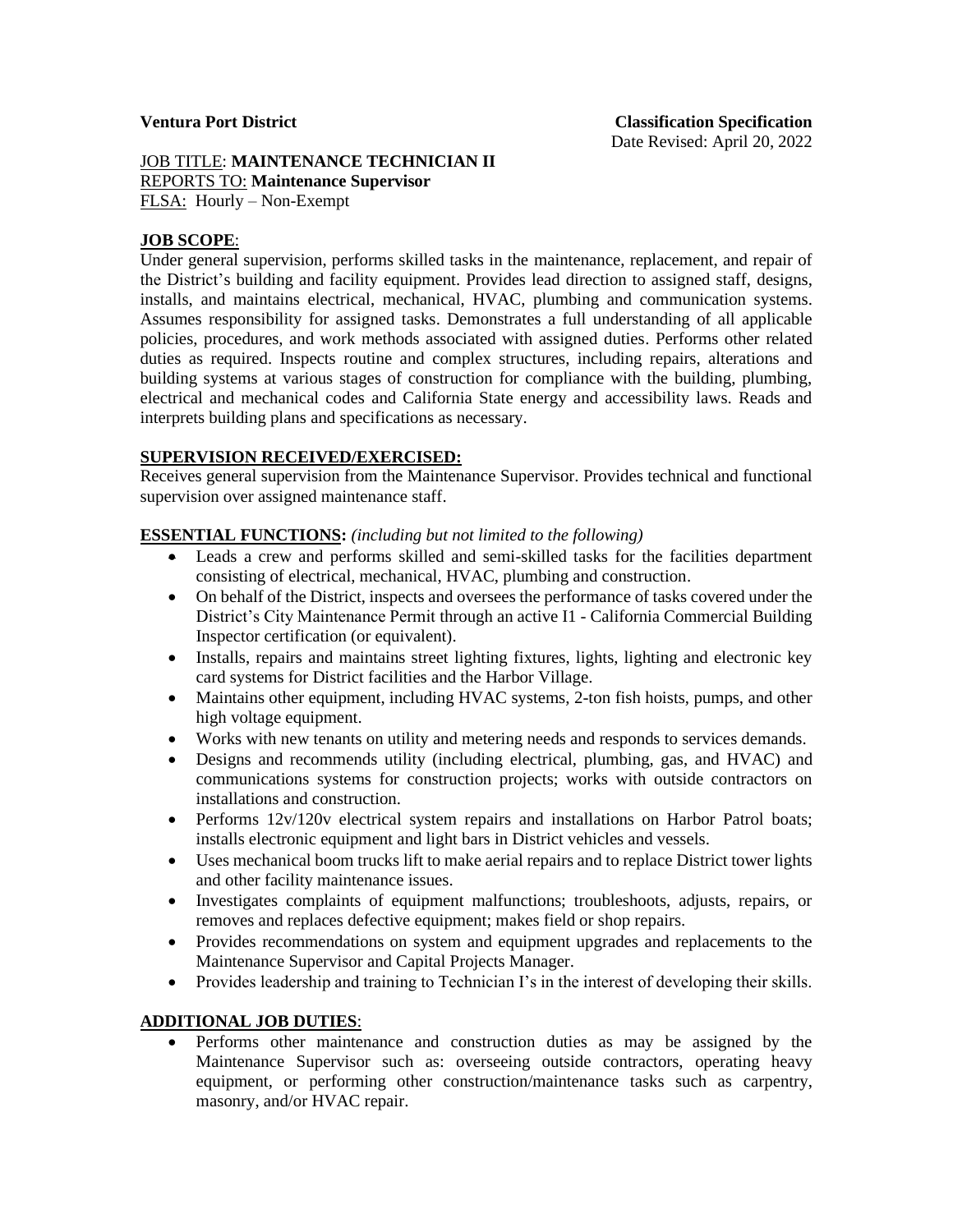- Makes field inspections of industrial, commercial and residential buildings during various stages of construction, repair and remodeling to assure compliance with applicable codes and regulations of the City, County, State and Federal agencies. Makes preliminarily and approved field review of blueprint plans and specifications, assures proper and safe installation of routine and complex building systems.
- Conducts building and maintenance inspections of Port District property. Evaluates structures damaged by natural disasters (fire, earthquakes, flooding) to ascertain stability and safety hazards.
- Coordinates inspection activities with other departments, providing technical advice when necessary.
- Investigates tenant complaints, as assigned.
- Investigates potential violations of building code and advises Maintenace Supervisor.
- Confers with staff, architects, contractors, builders and the general public in the field and office. Explains and interprets requirements and restrictions, coordinating compliance actions as necessary. Assists in the checking of building plans and provides information and guidance to staff and contractors serving the District.
- Keeps records and prepares clear and concise correction notices and correspondence related to field inspections. Provides training and instruction on Port District and City codes as assigned. And performs related duties assigned by management.
- Performs other duties as may be assigned by the Maintenance Supervisor and Facilities Manager.
- Provides support to the Capital Projects Manager, as assigned.
- Makes recommendation to the supervisor as to changes needed to improve programs and procedures.

**KNOWLEDGE/ABILITIES/SKILLS:** *(The following are a representative sample of the KAS's necessary to perform essential duties of the position.)* 

# KNOWLEDGE OF:

- Standard practices, methods, tools, and materials of: electrical systems, mechanical and plumbing design, construction, maintenance and repair.
- National Electrical Code standards, including standards for conduit and wiring practices
- Electrical principles, low voltage alternating current and troubleshooting electrical equipment.
- Safe principles for working with voltages up to 480 volts.
- Electro-mechanical and micro-processor-controlled devices.
- Electrical codes and other applicable building codes, standards and regulations.
- Basic electronics and electronic test equipment (CMM/process meters, meggers, amprobes, etc.).
- Marine electrical and mechanical systems.
- Methods and techniques of scheduling work assignments.
- Methods and techniques for record keeping and report preparation.
- Occupational hazards and standard safety practices.
- Operational characteristics of standard repair and maintenance tools and equipment.
- Experience in Microsoft Office products.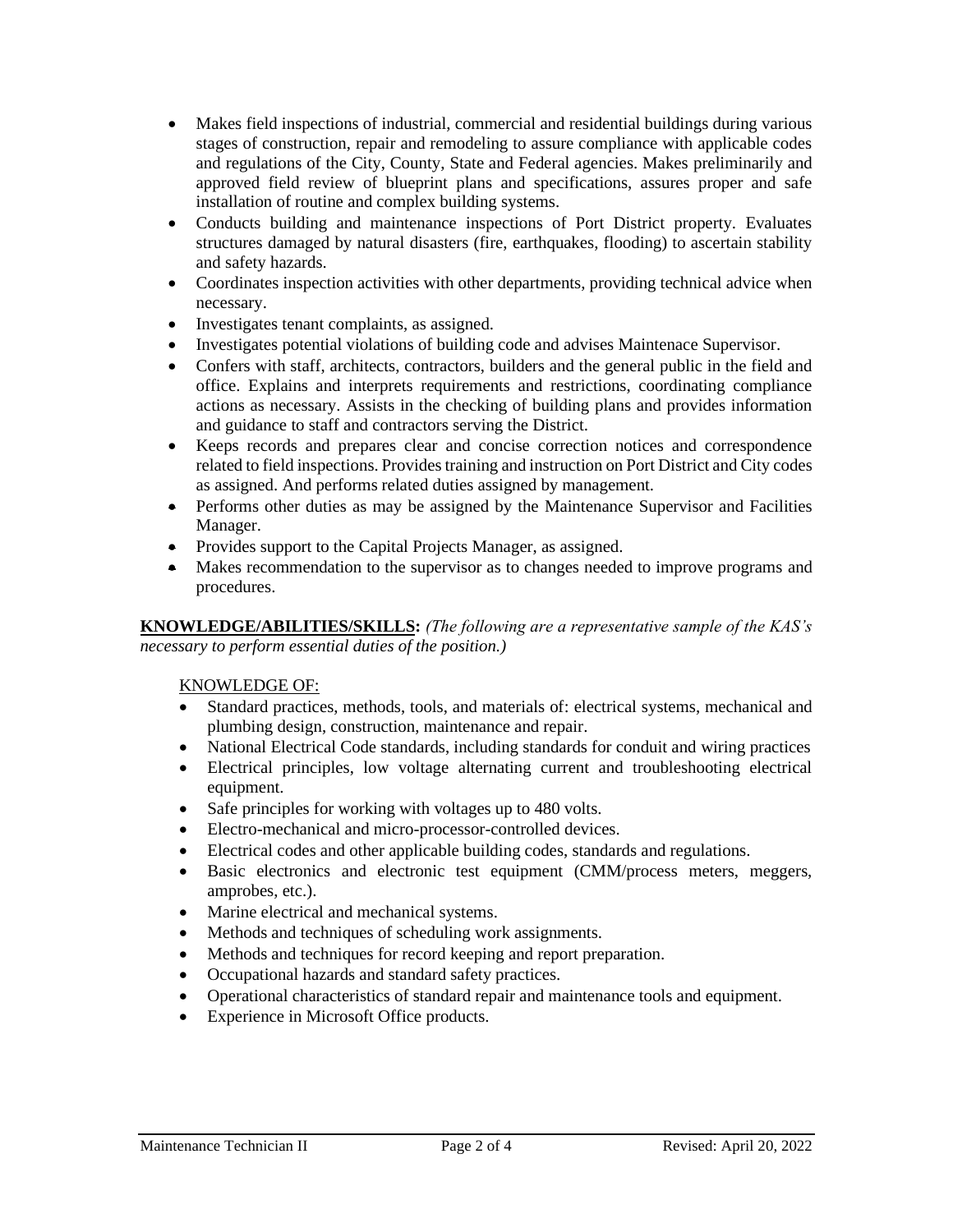## ABILITY TO:

- Perform skilled maintenance work for all District facilities.
- Provide instructions, supervision, and lead a crew in the performance of maintenance work for all District facilities.
- Read and comprehend blueprints and schematic diagrams of electrical, mechanical and plumbing.
- Safely work with hand tools and testing equipment characteristic of the trade.
- Analyze and test electronic equipment and systems.
- Repair and install a variety of electronic/mechanical/plumbing equipment and systems.
- Interpret, explain, and apply applicable laws, codes, and regulations.
- Organize, prioritize, and follow-up on work assignments.
- Work independently and as part of a team.
- Prepare simple reports.
- Perform heavy manual labor.
- Follow written and oral directions.
- Observe safety principles and work in a safe manner.
- Establish and maintain effective working relationships.
- May act in Lead Worker's absence.
- Incumbent may be required to work stand-by on rotational basis and report to work on a callback basis as needed within a designated time frame. Standby assignment is at the discretion of Management.

# SKILL TO:

- Safely and effectively operate a variety of maintenance equipment, tools, and materials; hand tools used in high voltage electrical and standard electrical repair.
- Operate a crane/boom truck or other heavy equipment. Must accomplish yearly JPIA aerial lift safety course.

# **EXPERIENCE, EDUCATION, LICENSES, AND CERTIFICATIONS:**

- Any combination of experience and education equivalent to a "Master Level Tradesman" in electrical, mechanical, plumbing and carpentry (including no less than 10 years' work experience in Commercial Facilities Maintenance).
- Must have: *Combination Building Inspector Certificate or Commercial Building Inspector Certification*, from the International Conference of Building Officials (CBO) or International Code Council (ICC) or equivalent.
- Valid Class C driver's license.
- Skill in operating motorized equipment (boom truck, hoist, etc).
- Skill in operating machine shop equipment (lathe, shaper, drill press, mill, pipe threading machine, electric conduit bender, etc.).
- Experience in working in the marine environment and/or with vessels is desirable.

# **PHYSICAL, MENTAL AND ENVIRONMENTAL WORKING CONDITIONS:**

The person in this position works both indoors and out-of-doors. Position requires sitting, standing, walking on level and slippery surfaces, reaching, twisting, turning, kneeling, bending, stooping, squatting, crouching, grasping, and making repetitive hand movement in the performance of daily duties. The position also requires both near and far vision when inspecting work and operating assigned equipment. The need to lift, carry, and push tools, equipment, and supplies weighing 50 pounds or more is also required. Additionally, the incumbent in this outdoor position works in all weather conditions, including wet, hot, and cold. The incumbent may be exposed to mechanical